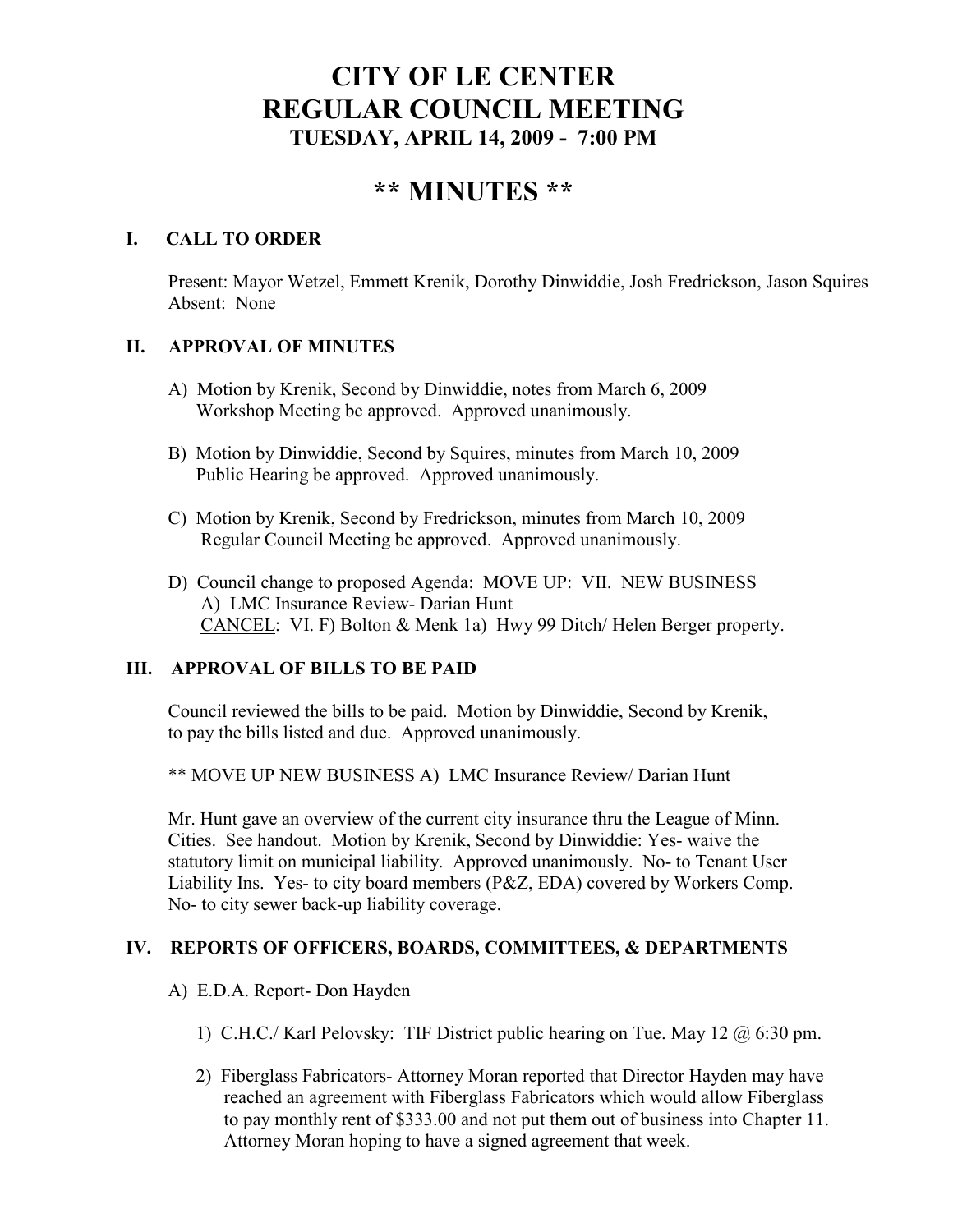B) P & Z Report- Corey Block

 Building Official Block gave an ISO Rating explanation. He reported the city building department and building official were recently given a '3' rating on scale of 10 (very good). This could result in lower insurance premiums for home owners for some insurance companies. Brief update on motel sign dispute.

C) Municipal Liquor Store

On-Sale Manager Mike Nelson gave the March report: Sales were \$68,840.43; up \$7,200 from February. Nelson reported: 2009 revenues are up over 2008 at this point & expenses are down. Wine seminar at city hall was very successful/ planning wine club trip to winery this summer.

D) Police Department

Police Chief Pfarr reported on the police activities for month of March: 108 calls/ 2,547 miles patrolled. Pfarr reported on grants applied for/ April  $20<sup>th</sup>$  is Tornado Awareness Week/ April 23<sup>rd</sup> test sky-warn system/ brief review of sky-warn procedures and warnings- NO all-clear siren/ get a price to have a siren installed at West Park. Cost of boarding animals at Jensen's going from \$50 to \$250 per month; staff seek other options/ school will use sheriff's posse for chaperone security. Motion by Fredrickson, Second by Squires, to approve motorized golf cart permit and fee amount of \$10 per year/ \$30 for three year permit. Approved unanimously.

E) Water, Sewer, Streets, Parks

 Public Works Superintendent Curt Roemhildt gave his monthly report: Parks- now opening/ skate rink cost \$1618.00 for winter/ school field lease agreement needs some language concerning grounds cleanup. Pool- new rails being installed/ some painting on steps to be done. Refuse- report on co-mingle recyclables- amounts taken in. Leaf pickup on April 27 & May 4/ flush hydrants April 20 week/ water-main break on East Ottawa Street near Winco. Suggested sealcoat schedule for 2009: city shop, Horizon Addition, wastewater treatment plant. Yes- get bids for sealcoating. Water tower rusted platform area: Motion by Dinwiddie, Second by Fredrickson, to accept Fredrickson Paint Shop bid of \$1600 to sandblast & paint. Approved unanimously.

- 1) Noted chemicals list in MPCA letter.
- 2) Noted Consumer Confidence Report by city to MDH
- 3) See WWTP permit requirements for MPCA permit.
- F) Bolton & Menk Engineering- Joel Hawbaker
	- 1) 2006 Street & Utility Project: see survey sheet showing Sharon Street crown is out of compliance in most areas/ waiting for response from BCM Construction. Engineer contact BCM for load of black dirt piled for residents to use for holes.
	- 2) 2009 Street Project (proposed): Park Avenue- County seems to be offering to over-lay only to get by 6-7 years and they would not have to bond for it/ brief discussion on the USRDA grant application timeline.